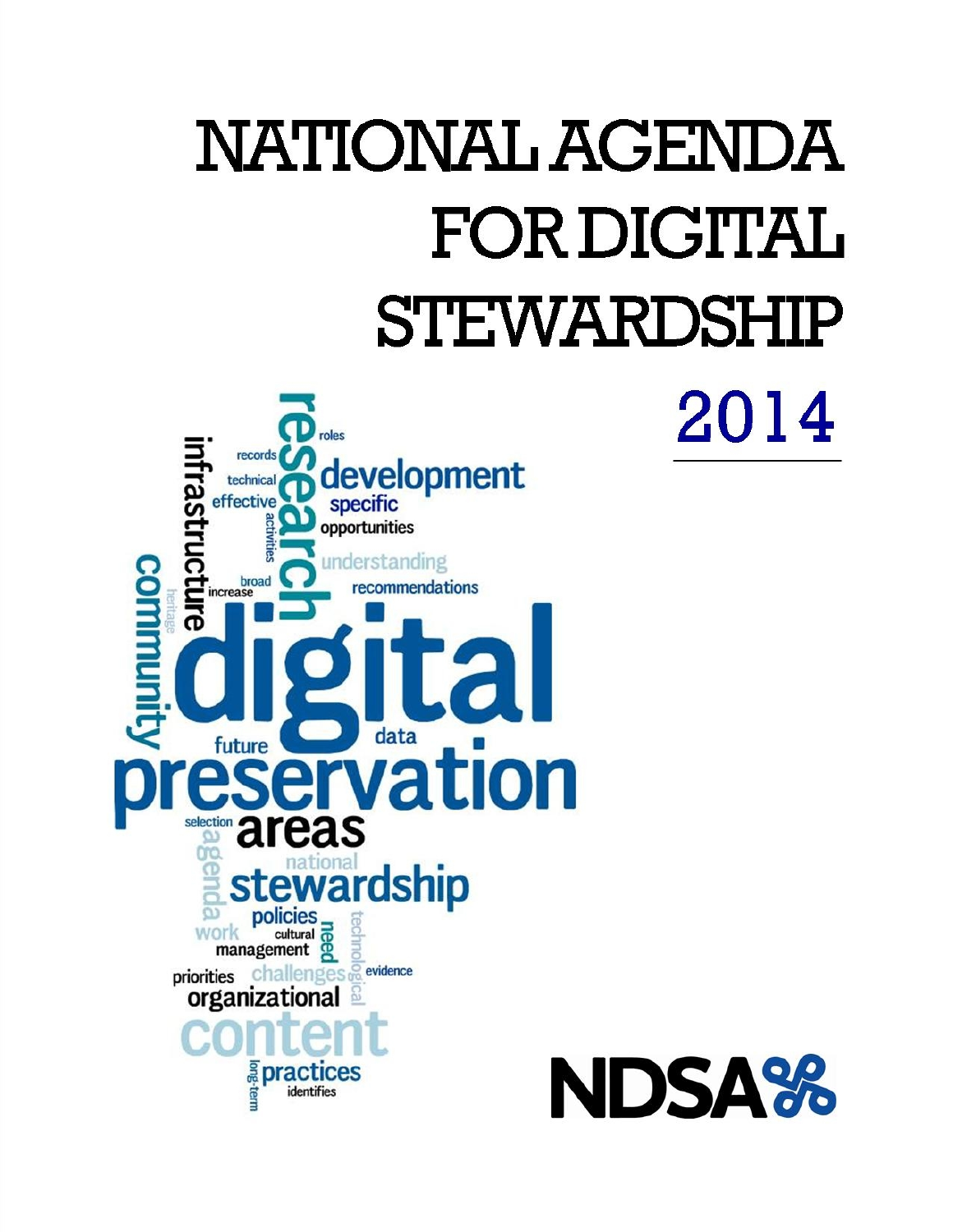# 2014 National Agenda for Digital Stewardship

# EXECUTIVE SUMMARY

Effective digital preservation is vital to maintaining the public records necessary for understanding and evaluating government actions, the scientific evidence base for replicating experiments, building on prior knowledge, and the preservation of the nation's cultural heritage. Substantial work is needed to ensure that today's valuable digital content remains accessible, useful, and comprehensible in the future — supporting a thriving economy, a robust democracy, and a rich cultural heritage. The 2014 National Agenda for Digital Stewardship integrates the perspective of dozens of experts and hundreds of institutions, convened through the Library of Congress, to provide funders and other executive decision‐makers with insight into emerging technological trends, gaps in digital stewardship capacity, and key areas for development. It is meant to inform, rather than replace, individual organizational efforts, planning, goals, and opinions. Its aim is to offer inspiration and guidance and suggest potential directions and areas of inquiry for research and future work in digital stewardship.

The Agenda outlines the challenges and opportunities related to digital preservation activities in four broad areas: Organizational Roles, Policies, and Practices; Digital Content Areas; Infrastructure Development; and Research Priorities. The sections are arranged from the most comprehensive and encompassing topics to sequentially drill down to more specific challenges and recommendations. The Organizational Roles, Policies, and Practices section discusses the overarching challenges the digital preservation community faces. The Digital Content Areas section highlights specific kinds of content that need attention. The Infrastructure Development section identifies opportunities and makes specific recommendations for how the digital preservation community can respond. The Research Priorities section provides detailed recommendations to prioritize resource allocation towards areas of research that are critical to the advancement of both basic understanding and the effective practice of digital preservation.

#### **Organizational Roles, Policies, and Practices**

Despite continued preservation mandates, it has become increasingly difficult to adequately preserve valuable digital content because of a complex set of interrelated societal, technological, financial, and organizational pressures, including: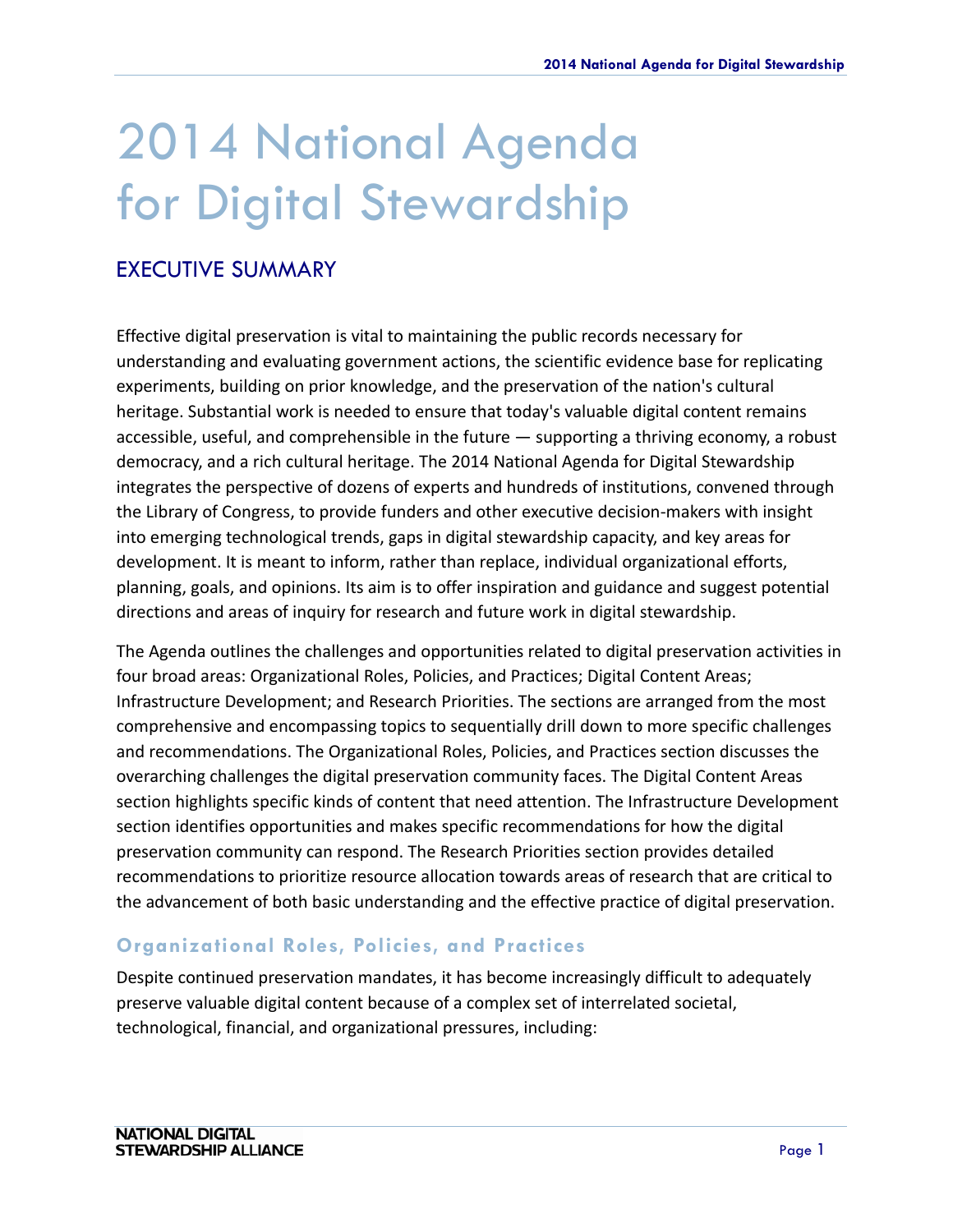#### **National Digital Stewardship Alliance**

- Increased scope of responsibilities (data management, education of content creators, etc.)
- Growing financial pressures ‐ increased costs and decreasing resources
- Lack of adequate staff, in numbers and expertise
- Increased complexity and volume of data
- Rapidly accelerating technological change
- Evolving data management, security and compliance policies
- Complex and evolving landscape of rights management
- Lack of prioritization of digital preservation by higher administration and those controlling budgets

As a community, we need to dramatically increase cross-organizational cooperation to increase the impact and leverage investments made by individual institutions. We must work together to raise the profile of digital preservation and campaign for more resources and higher priority given to digital preservation, and to highlight the importance of digital curation and the real costs of ensuring long term access. We must also coordinate to develop comprehensive coverage on critical standards bodies, and promote systematic community monitoring of technology changes relevant to digital preservation.

#### **Digital Content Areas**

Both born‐digital and digitized content present a multitude of challenges to stewards tasked with preservation: the size of data requiring preservation; the selection of content when the totality cannot be preserved; and the selection of modes of both content storage and migration to ensure long‐term preservation. Areas of content of particular concern include:

- Electronic Records
- Research Data
- Web and Social Media
- Moving Image and Recorded Sound

Across these areas, content value and selection represent a core challenge that organizations need to address. Furthermore, digital stewardship planning must go beyond a focus on content we already have and technology already in use. Moreover, research is required to develop theoretically grounded and empirically tested models of information valuation.

#### **Technical Infrastructure Development**

Successful digital preservation requires taking a broad view of technical infrastructure: the Agenda defines it generally as the set of interconnected technical elements that provides a framework for supporting an entire structure of design, development, deployment and documentation in service of applications, systems, and tools for digital preservation. This

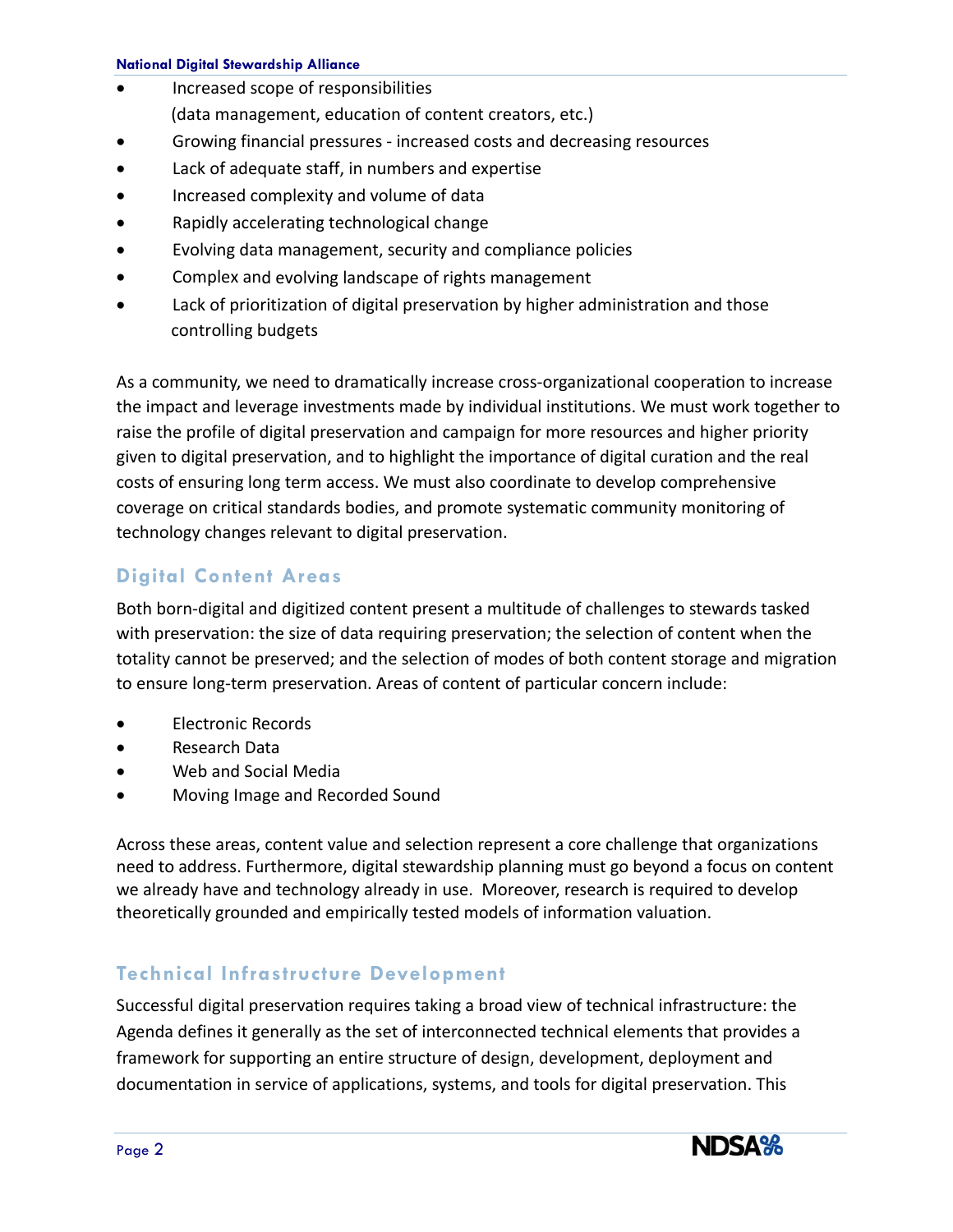definition includes hardware, software, and systems. Organizational policies, practice, and regulation inform many of the observations and recommendations for the development of digital stewardship infrastructure.

Specific priorities identified for infrastructure investment include:

- File Format Action Plan Development
- **•** Interoperability and Portability in Storage Architectures
- Integration of Digital Forensics Tools
- Ensuring Content Integrity

There is a clear need for organizations to share their assessments of institutional risk and their plans for mitigating those risks; to develop use‐case driven best practices for fixity in particular system designs and configurations; and to move the basic research in digital forensics tools from research to implementation in production workflows for organizations. Moreover, the need for integration, interoperability, portability, and related standards and protocols stands out as a theme across all of these areas of infrastructure development.

#### **Research Priorities**

Research is critical to the advancement of both basic understanding and the effective practice of digital preservation. Research in digital preservation is under‐resourced. In part this is because the payoff from long‐term access occurs primarily in the medium‐long term and tends to benefit broad and diverse communities.

We expect that research investment in five areas will yield unusually large impact:

- Applied Research for Cost Modeling and Audit Modeling
- Understanding Information Equivalence & Significance
- Policy Research on Trust Frameworks
- Preservation at Scale
- The Evidence Base for Digital Preservation

A common challenge running through this report is the limited amount of empirical evidence available. The digital preservation community is beginning to develop a shared evidence base that can be used to answer these and similar questions. However, these studies must be broadened and repeated over time to establish a robust evidence base from which generalizable guidance can be drawn. Furthermore, decision‐makers should recognize that basic research in these areas often needs to be paired with the development, support, and evaluation of infrastructure.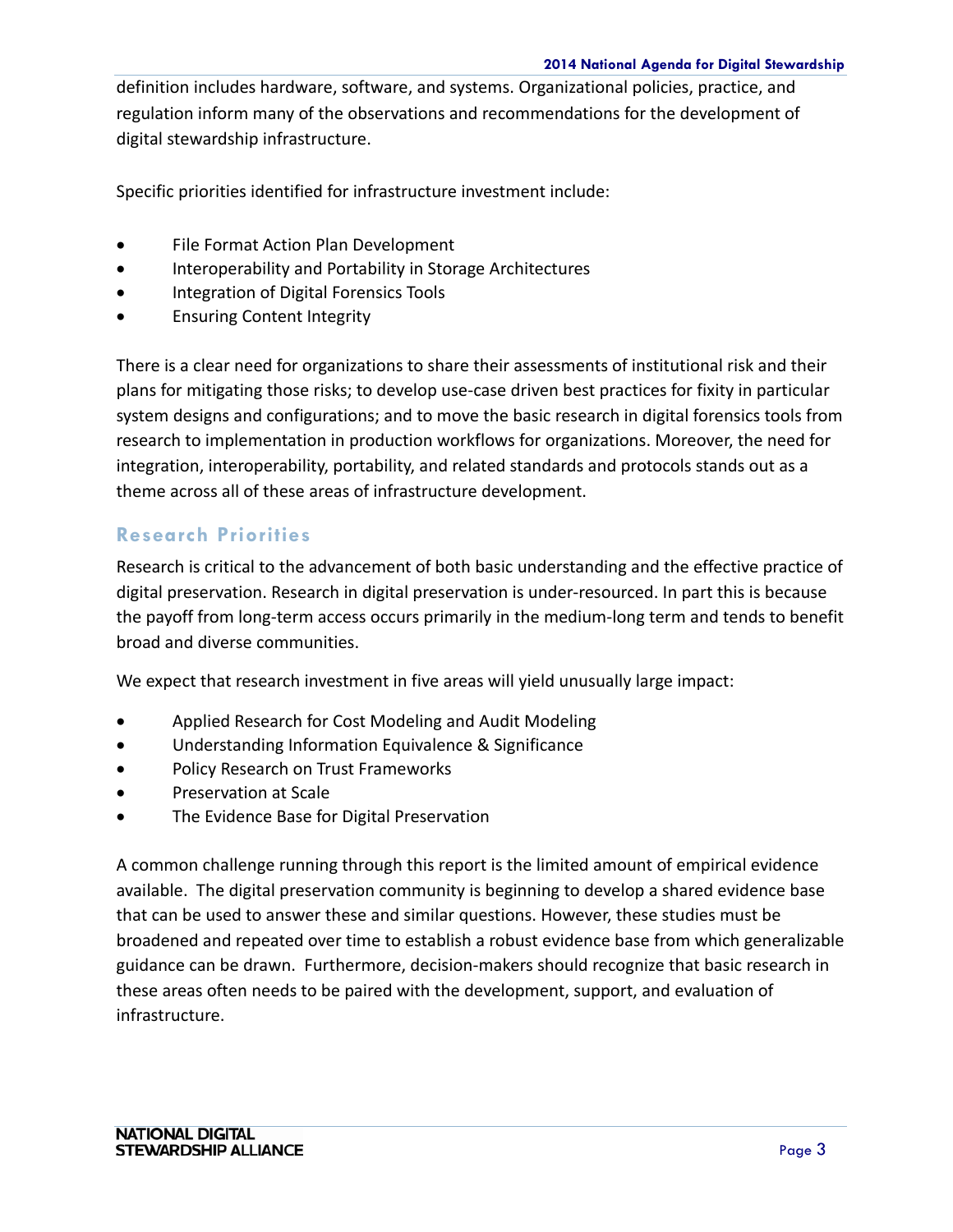#### **National Digital Stewardship Alliance**

#### **Conclusion**

Effective digital stewardship is vital to maintaining the nation's cultural heritage, scientific evidence base, and the public records necessary for understanding and evaluating government actions. The 2014 National Agenda for Digital Stewardship identifies the key technological trends, gaps in digital stewardship capacity, and opportunities for future work for digital preservation professionals, decision‐makers, and others interested in investing in the long‐term management of digital content.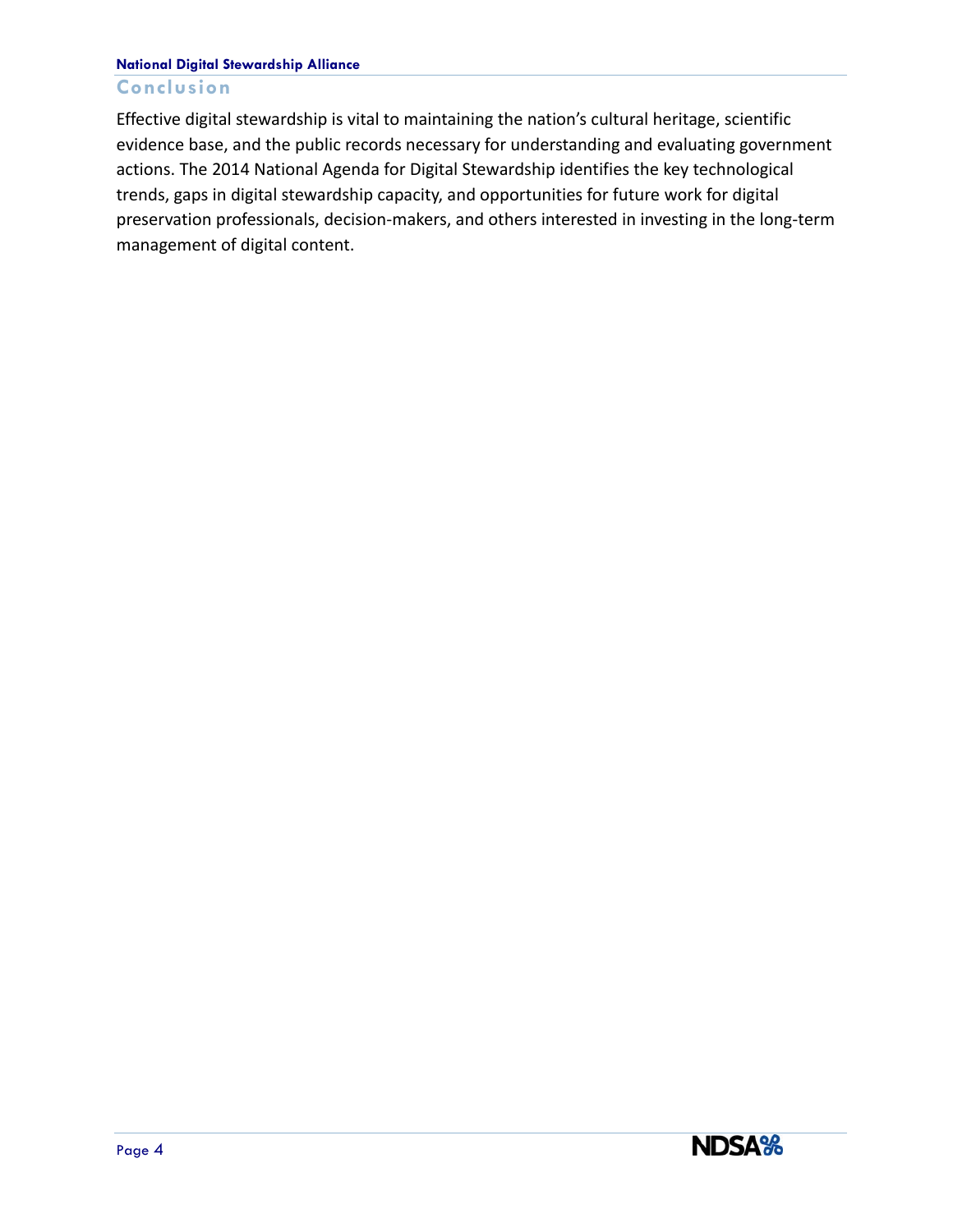## ABOUT THE NDSA

Founded in 2010, th[e](http://www.digitalpreservation.gov/ndsa/) National Digital [Stewardship](http://www.digitalpreservation.gov/ndsa/) Alliance (NDSA) is a consortium of institutions that are committed to the long-term preservation of digital information. NDSA's mission is to establish, maintain, and advance the capacity to preserve our nation's digital resources for the benefit of present and future generations. NDSA member institutions represent all sectors, and include universities, consortia, professional associations, commercial enterprises, and government agencies at the federal, state, and local level.

The NDSA comprises over 150 members. These members come from 45 states and include universities, consortia, professional societies, commercial businesses, professional associations, and government agencies at the federal, state, and local level. NDSA organizations have proven themselves committed to long‐term preservation of digital information. Together, these institutions have contributed over 10,000 hours of expertise to NDSA projects.

Additional materials related to the *National Agenda* and the full document can be found at: <http://www.digitalpreservation.gov/ndsa/nationalagenda/index.html>

# BE A PART OF THE CONVERSATION

Comments welcome at [ndsa@loc.gov](mailto:ndsa@loc.gov) or #nationalagenda as well as @NDSA2

### ABOUT THE AUTHORS

The joint leadership group of the NDSA authored the report and engaged in discussions to identify significant trends and challenges. The membership of the NDSA contributed markedly to these discussions. This dialog was enriched by an extensive range of resources and current research. The joint leadership group is made up of the Coordinating Committee members, the Working Group co-chairs, and the NDSA facilitator:

| Micah Altman             | Director of Research, MIT Libraries, MIT; Non-Resident Senior Fellow,<br>Brookings Institution.                             |
|--------------------------|-----------------------------------------------------------------------------------------------------------------------------|
| <b>Jefferson Bailey</b>  | Strategic Initiatives Manager, Metropolitan New York Library Council                                                        |
| <b>Karen Cariani</b>     | Director of Media Library and Archives, WGBH                                                                                |
| <b>Jim Corridan</b>      | State Archivist and Director of the Indiana Commission on Public Records                                                    |
| <b>Jonathan Crabtree</b> | Director for Archives and Information Technology at the Odum Institute for<br>Research in Social Science at UNC Chapel Hill |
| <b>Blaine Dessy</b>      | Director, Federal Library and Information Center Committee (FLICC).                                                         |